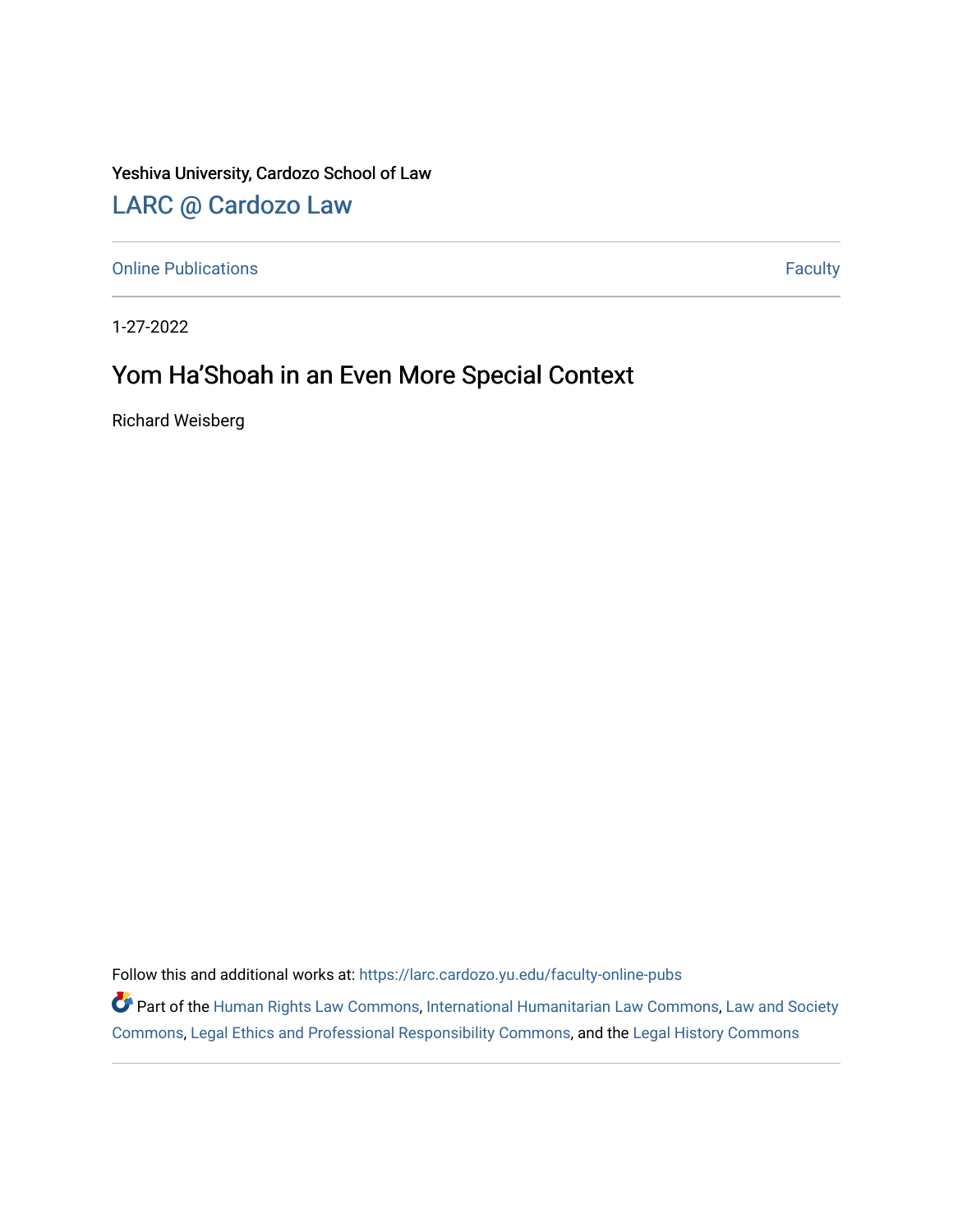

## **CARDOZO LAW INSTITUTE** in Holocaust and Human Rights

Yom Ha'Shoah in an Even More Special Context Richard Weisberg Founder, Cardozo's Holocaust/Human Rights Program January 27, 2022

Dear Friends.

This always precious day of mournful memory is linked in 2022 to the 80<sup>th</sup> anniversary of the event that gave birth to all that unutterable sadness: the Wannsee Conference of 1942. In an otherwise innocuous building you can visit anytime you are in Berlin, a handful of men, over cakes and liqueur, devised the "Final Solution". It took them around two days, well heated and protected from the ice and snow outdoors, to list mechanically their estimates of how many Jews lived in Europe's various countries and how these Jews might be – though their written minutes never use the word itself – exterminated. They already knew of the bullet-to-head methods used in newly conquered eastern Europe against defenseless men, women, and children. But this would be extermination on a grand scale.

When I visit the site itself, I always anticipate meeting the ghosts of monsters and aberrational figures worthy of Mary Shelley or Bram Stoker. Then I remember how many Wannsee participants had law degrees, doctoral degrees, or the trappings of elegant middle-European educational training more generally. I remind myself that I was fortunate enough, as a Cornell graduate student at the University of Zurich, to study in German about such writers as Goethe and Schiller, Durrenmatt and Kleist. This was the background the majority of these men had enjoyed prior to Wannsee.

What led them down the path to this unique evil? Our Cardozo program originated in attempts by a few of us to answer that question and to make sure that "never again" would lawyers use their skills to create or even condone such aberration. Hundreds of our students have learned, by looking at relatively recent documentation, how these men and thousands of other lawyers across Europe actively assisted in the Shoah; we ask our students to think through the choices they might face if their careers present not such enormities but nonetheless issues of right and wrong that at one time or another challenge every lawyer in her professional capacity.

In writing about Wannsee's most infamous participant, Adolf Eichmann, Hannah Arendt spoke of "the banality of evil". But the dominant characters at the conference 80 years ago were trained in the traditions of high European culture. Some were brilliant men. We cannot escape the shocking thought that, unless we consistently scrutinize our own actions and words – and those of others in our profession – we might use **our** training to dip a toe into the waters